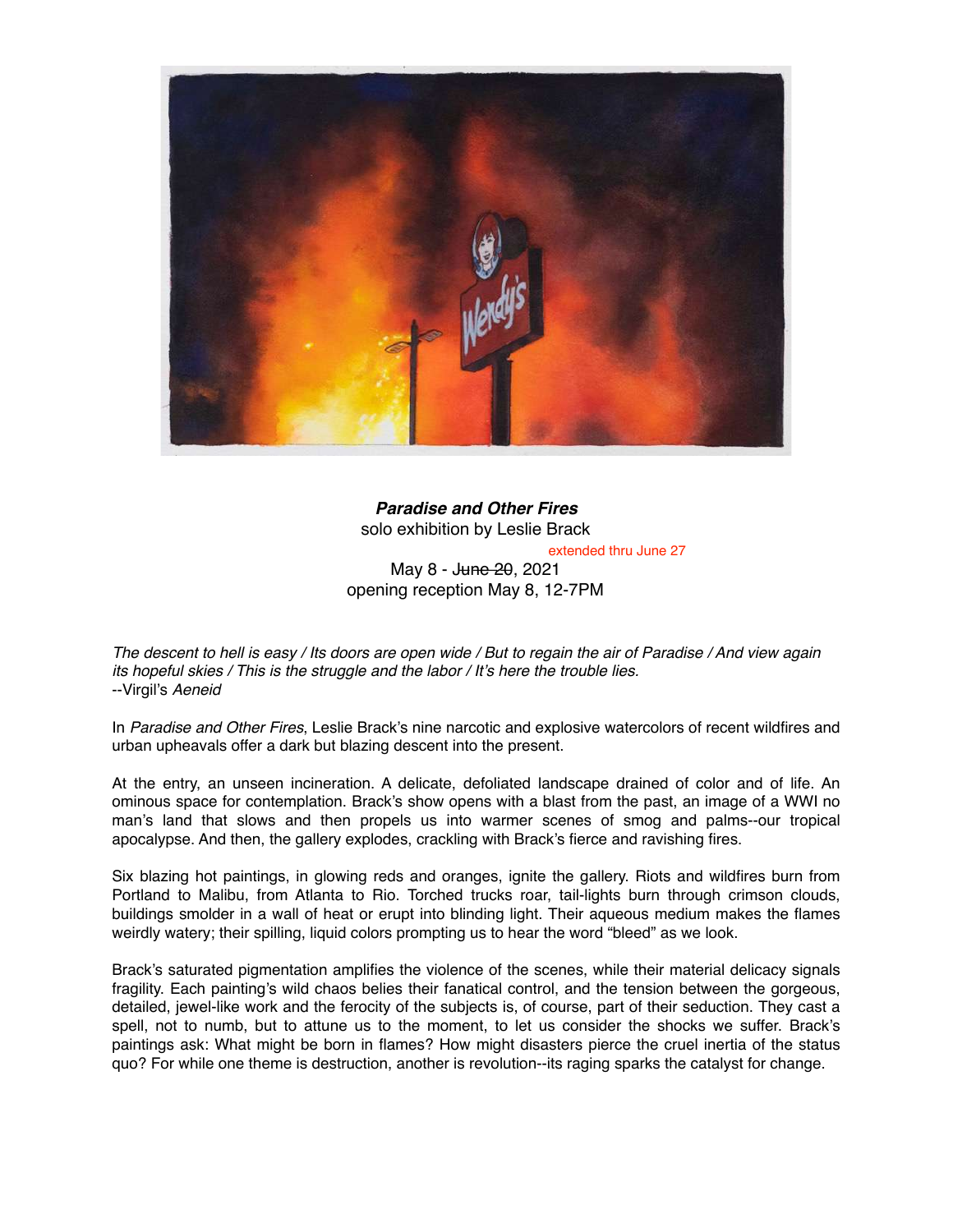*Exhibition text written by Catherine Taylor, author of* You, Me, and the Violence *(21st-Century Essays / Mad Creek Books),* APART *(Ugly Duckling Presse).*

 *—————* **The artist and gallery have agreed that 10% of all sales from Paradise and Other Fires will be donated to the Transgender Emergency Support Fund sponsored by Queens-based LGBT Center Intercultural Collective Inc and Lorena Borjas Community Fund.**

 **—————**

**bio**: Leslie Brack is a painter living in New York State. Her most recent solo exhibitions include Ithaca College (2017), Brooklyn's Cathouse Proper (2017–18), and the Herbert F. Johnson Museum at Cornell (2015). She has also organized exhibitions at New York City galleries Momenta Art (2009 and 2000) and Winkleman Gallery (2011). In 2009, she co-researched and launched the Womanhouse website, the most popular internet resource for the influential feminist-artist collaboration from 1972. Brack has received support from the Pollock-Krasner Foundation, the Corporation of Yaddo, the Ucross Foundation, and the Millay Colony, among others. She teaches painting and drawing at Cornell University and at Auburn Correctional as part of the Cornell Prison Education Program.

**image**: Leslie Brack, *Wendy's*, watercolor on paper, 12" x 16", 2020



Cathouse Proper @ 524 Projects 524 Court Street, 2nd floor (enter Huntington St.) Brooklyn, NY 11231

Thursday-Sunday, 12-6pm F/G to Smith & 9th St. The gallery is situated on unceded indigenous Lenape land.

The gallery is located on the second floor accessible by stairs only; should you need assistance gaining entry, please contact the gallery before or upon arrival.

> for information, press and sales inquires contact David Dixon david@cathouseproper.com 646.729.4682

> > cathouseproper.com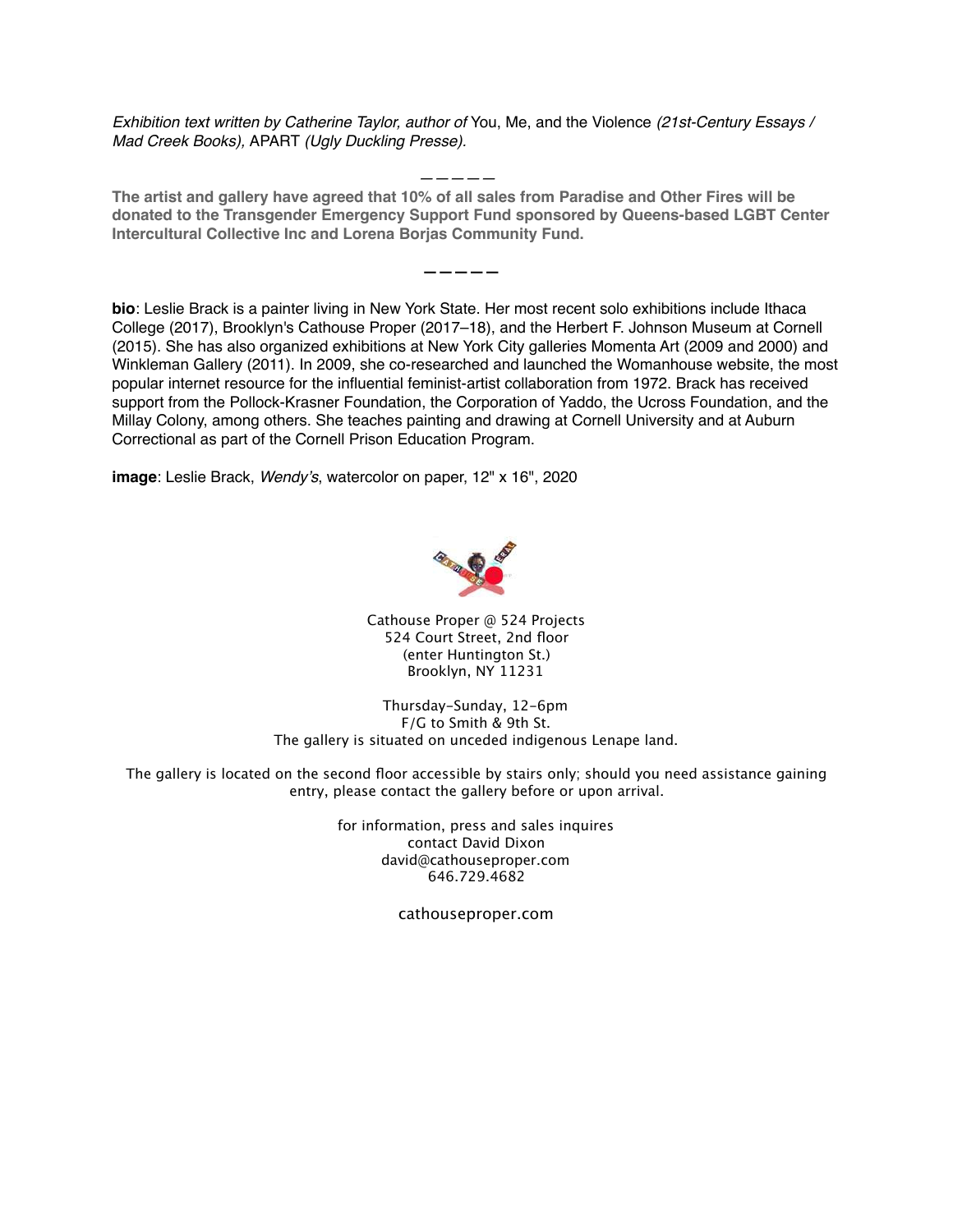**Price List**: Check List:

Leslie Brack, *Paradise and Other Fires* May 8 - June 20, 2021 Cathouse Proper, 524 Court St Brooklyn, contact: [david@cathouseproper.com](mailto:david@cathouseproper.com)





"The Great War 2," watercolor on paper, 14" x 20", 2018



"The Great War 1," watercolor on paper, 12" x 16", 2018



"City Smoke," watercolor on paper, 16" x 12", 2019



"Icebergs (after Church)," oil on canvas, 8" x 8", 2011